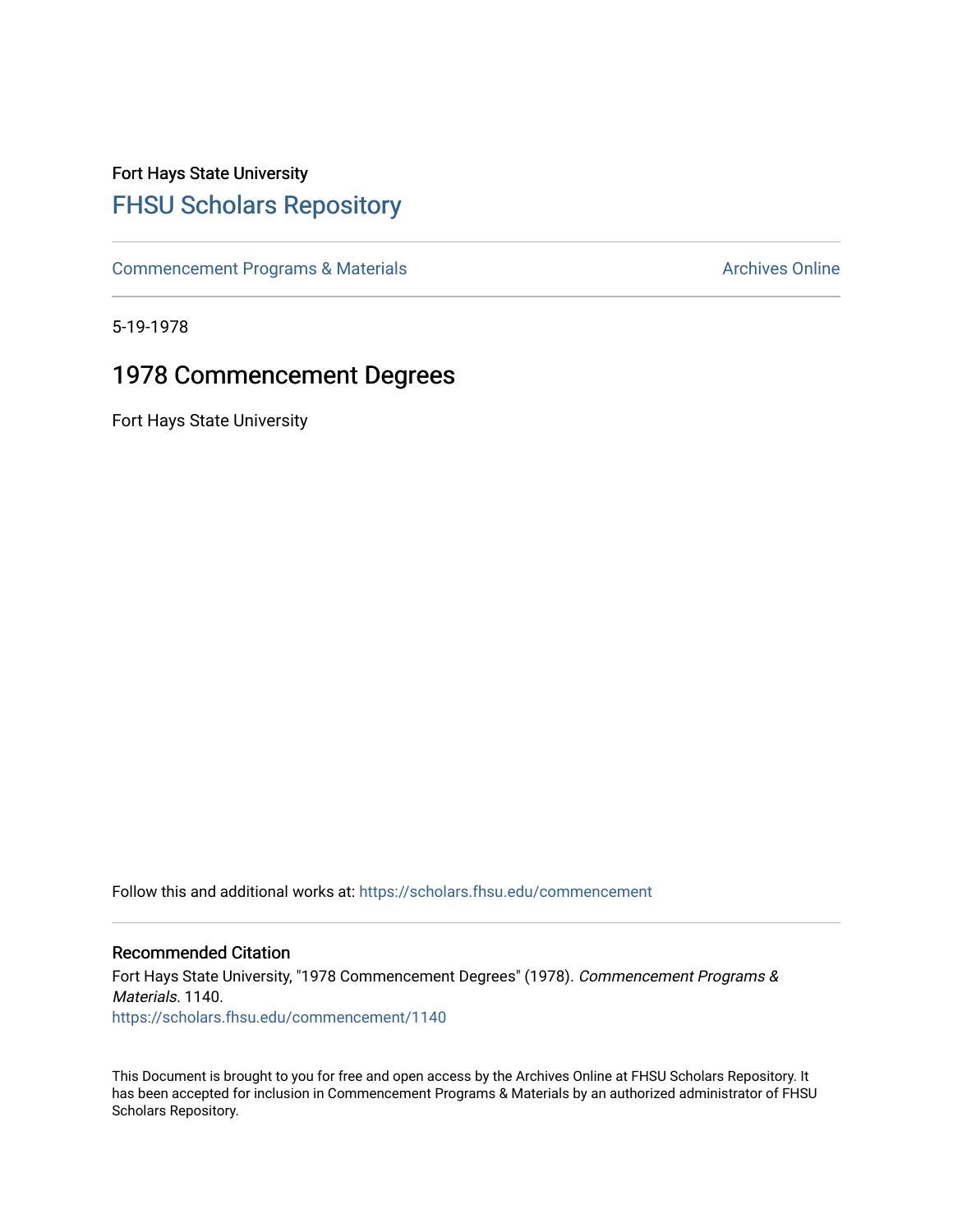Fort Hays State University Graduate School

Communement

MEMORANDUM

|  | TO: Dr. Tomanek, President | DATE: October 23, 1978 |  |  |
|--|----------------------------|------------------------|--|--|
|  |                            |                        |  |  |

FROM: Jimmy Rice, Dean Graduate School RE: Annual Graduate Summary

The enclosed copy of the May 19, 1978 Commencement Book is for your permanent records.

The names for the May 19, 1978 book were compiled from the following three lists:

| SUMMER 1977--Diploma date July 29, 1977------------------- 136 |  |
|----------------------------------------------------------------|--|
| FALL 1977--Diploma date December 23, 1977----------------- 42  |  |
| SPRING 1978--Diploma date May 19, 1978-------------------- 63  |  |
| Total in Commencement Book-------------------------------- 241 |  |

SUMMER 1978--Diploma date August l, 1978------------------ 93

Total number of 1978 graduates (includes Fall 1977, Spring 1978, and Summer 1978)------------------------------------------ 198

The SUMMER 1978 graduates will be invited to participate in the Spring 1979 Commencement on May 18, 1979.

SS-